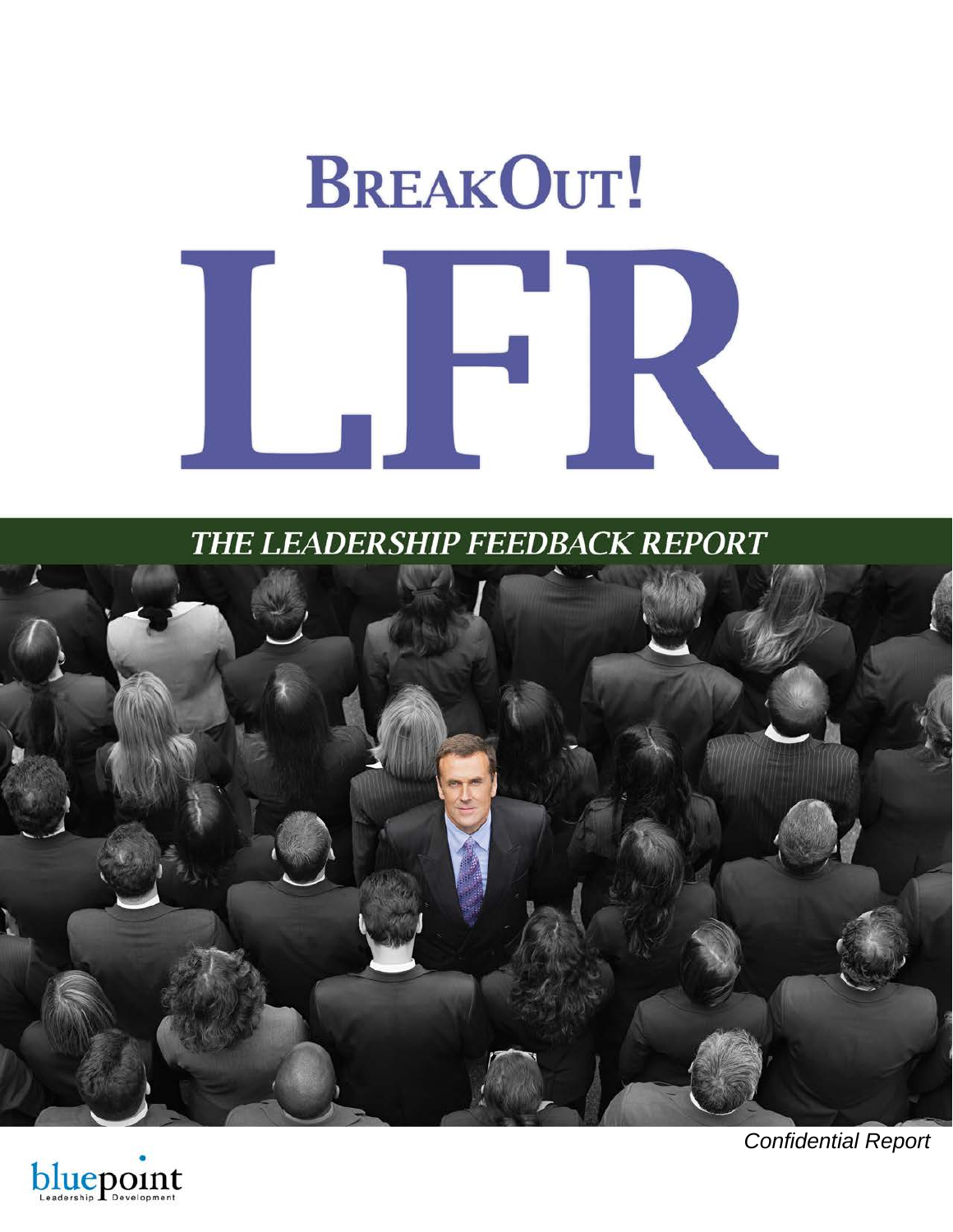THE LEADERSHIP FEEDBACK REPORT

# **BreakOut! Leadership Feedback Report (LFR)**

The Leadership Feedback Report (LFR) provides you with invaluable feedback on your current performance as a leader and advice on the most significant changes you can make to increase your effectiveness in the future. This report contains detailed, summary and comparative information on how others perceive you as a leader. The core component of this assessment is a series of 40 behaviors that are closely associated with leadership success. Essentially, those that you selected as observers have indicated how frequently they see you engaging in these behaviors. They have also provided commentary on what they most appreciate about you as well as advice on the changes they would most like to see in your behaviors in the future. This will be very helpful information as you consider how you can develop the perspectives, competencies and approaches necessary to excel as a leader as you move into the next chapter of your career.

The LFR has been designed to stimulate your learning during The BreakOut! Workshop which explores the following Four Key Practices of Leadership and associated questions.

#### **The Four Key Practices of Leadership**

#### **1. Intensify Passions and Purpose**

How can I ignite passion and purpose in my organization, my team, me and in those we seek to serve?

**2. Deepen Connections and Conversations**

How can I expand and strengthen my personal community?

**3. Multiply Contribution and Development**

How can I help others dramatically increase their performance and growth?

#### **4. Accelerate Change and Innovation**

How can I create an environment in which we live continually ahead of the curve?

The information contained in this LFR report will provide you with direct feedback that will help you answer these four questions.

| <b>Your Observers</b>                               | <b>Scoring Scale</b>        |
|-----------------------------------------------------|-----------------------------|
| The observers that you selected to provide feedback | $\bullet$ 1 = Almost Never  |
| are categorized as follows:                         | $\bullet$ 2 = Seldom        |
| • Manager (MG)                                      | $\bullet$ 3 = Sometimes     |
| • Direct Report (DR)                                | $\bullet$ 4 = Often         |
| • Co-worker (CW)                                    | $\bullet$ 5 = Almost Always |
| • Other (OT)                                        |                             |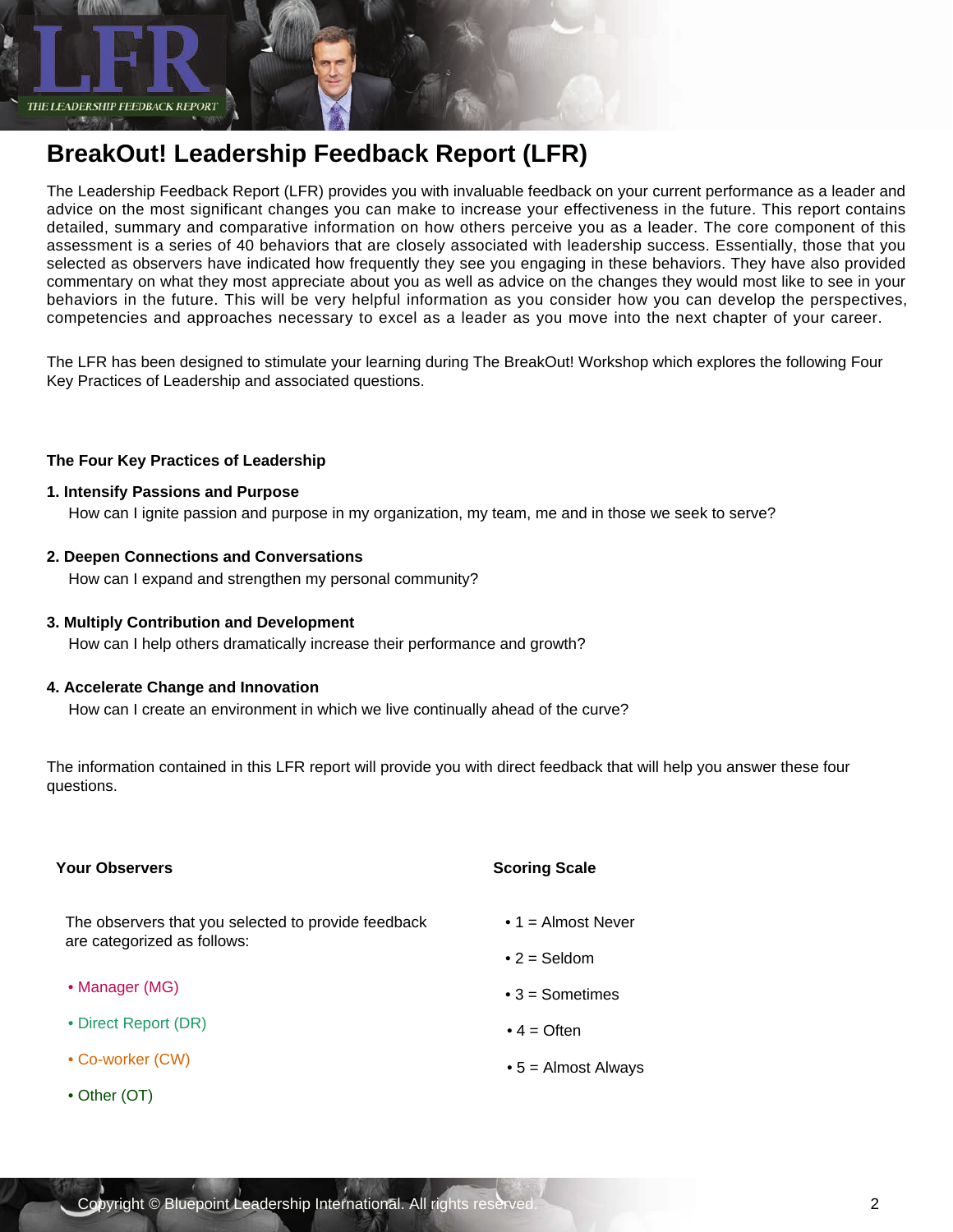

## **Part A: LFR Report Summary**

The following charts present summaries of your LFR scores. The first chart compares your scores (SELF) with those of the average of all observers (AVG). The second chart shows the total scores received from each observer. Scores may range from 10 to 50.



|                                                         |          |                 |                 | <b>Scores from Individual Observers</b> |          |          |          |          |          |          |          |                 |          |
|---------------------------------------------------------|----------|-----------------|-----------------|-----------------------------------------|----------|----------|----------|----------|----------|----------|----------|-----------------|----------|
| Intensify Passions &                                    | CW<br>43 | <b>CW</b><br>48 | <b>CW</b><br>42 | <b>CW</b><br>44                         | DR<br>41 | DR<br>44 | DR<br>49 | DR<br>42 | DR<br>39 | МG<br>42 | ОT<br>45 | <b>OT</b><br>33 | 0T<br>41 |
| Purpose<br><b>Deepen Connections</b><br>& Conversations | 44       | 50              | 49              | 39                                      | 42       | 41       | 50       | 43       | 43       | 39       | 48       | -38             | 43       |
| <b>Multiply Contribution</b><br>& Development           | 42       | 50              | 40              | 39                                      | 45       | 45       | 50       | 43       | 46       | 40       | 47       | 38              | 43       |
| Accelerate Change &<br>Innovation                       | 37       | 50              | 44              | 41                                      | 44       | 41       | 50       | 43       | 43       | 39       | 46       | 29              | 36       |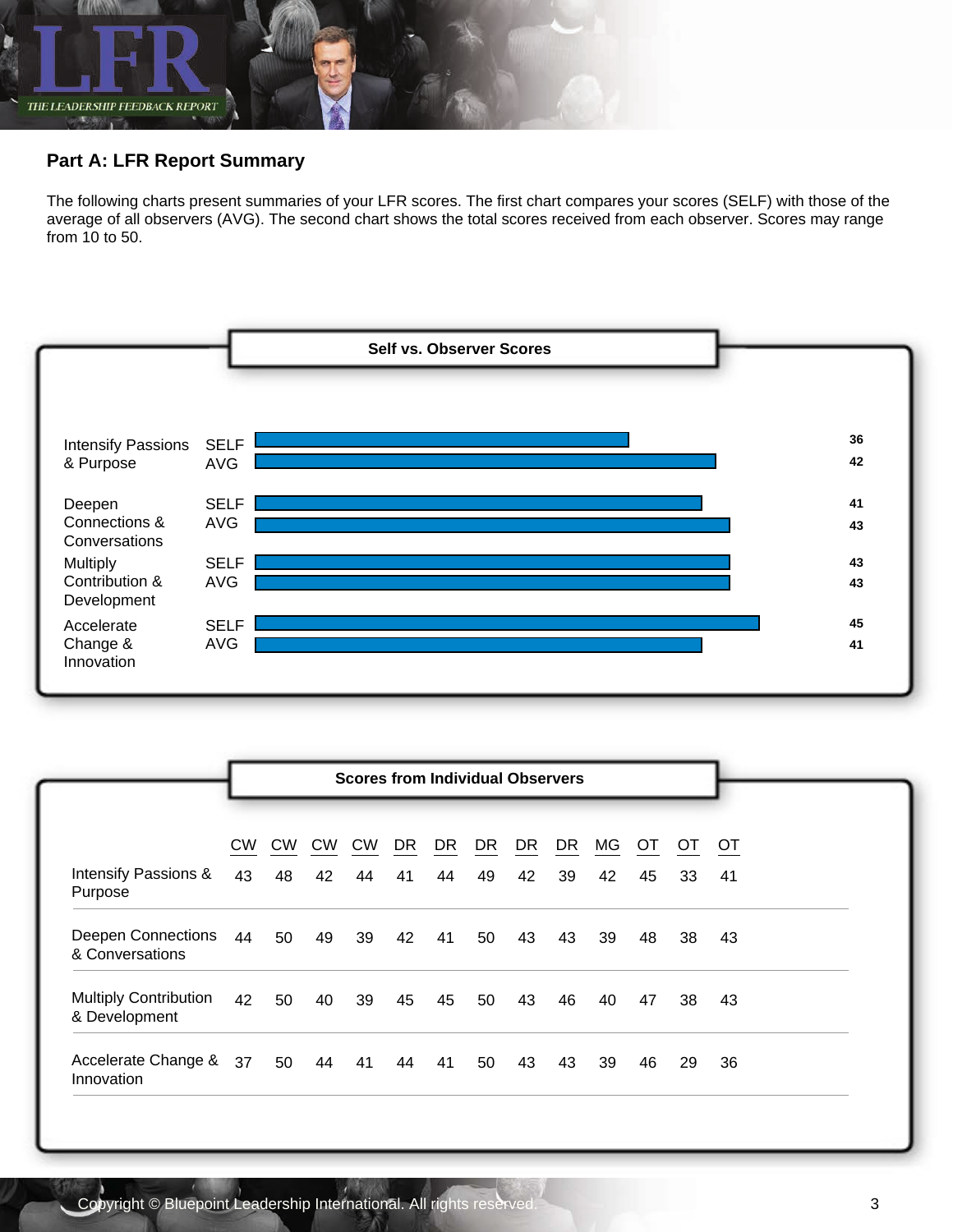

# **Part B: Ranking of Observed Leadership Behaviors**

This chart presents a ranking of all leadership behaviors according to the frequency these are observed (most frequent to least frequent).

| <b>Ranking Leadership Behavior</b>                                       | #              | <b>Dimension</b> | <b>SELF AVG</b> |      | diff          |
|--------------------------------------------------------------------------|----------------|------------------|-----------------|------|---------------|
| 1. Relishes challenges.                                                  | $\overline{4}$ | Change           | 5 <sup>5</sup>  | 4.85 | 0.15          |
| 2. Seeks advice on his or her development.                               | 26             | Connection       | $5^{\circ}$     | 4.77 | 0.23          |
| 3. Smiles.                                                               | 14             | Connection       | 5               | 4.77 | 0.23          |
| 4. Celebrates individual and organization accomplishments.               | 5              | Passion          | 5               | 4.77 | 0.23          |
| 5. Treats me like his or her best customer.                              | 10             | Connection       | 4               | 4.69 | $-0.69$       |
| 6. Speaks about the work with enthusiasm and conviction.                 | 33             | Passion          | $\overline{4}$  | 4.69 | $-0.69$       |
| 7. Challenges others to perform at their best.                           | 27             | Contribution     | 3               | 4.62 | $-1.62$       |
| 8. Provides others opportunities to make unique, valuable contributions. | 3              | Contribution     | 4               |      | $4.62 - 0.62$ |
| 9. Expresses gratitude for the work they get to do.                      | 9              | Passion          | $5^{\circ}$     | 4.62 | 0.38          |
| 10. Treats setbacks as learning opportunities.                           | 36             | Change           | 5               | 4.54 | 0.46          |
| 11. Provides well-intentioned performance feedback.                      | 15             | Contribution     | 5               | 4.54 | 0.46          |
| 12. Treats others with dignity and respect.                              | $\overline{2}$ | Connection       | 4               | 4.54 | $-0.54$       |
| 13. Invests time and energy in development of others.                    | $\overline{7}$ | Contribution     | 5               | 4.46 | 0.54          |
| 14. Finds opportunities to serve others.                                 | 30             | Connection       | 5               | 4.46 | 0.54          |
| 15. Is positive in the face of adversity.                                | 17             | Passion          | 3               |      | 4.46 -1.46    |
| 16. Expresses confidence in others.                                      | 23             | Contribution     | 4               | 4.38 | $-0.38$       |
| 17. Takes personal responsibility for team failures.                     | 19             | Contribution     | 5               | 4.38 | 0.62          |
| 18. Has fun at work.                                                     | 21             | Passion          | 3               | 4.38 | $-1.38$       |
| 19. Demonstrates courage in facing the truth.                            | 20             | Change           | 5               | 4.31 | 0.69          |
| 20. Challenges the status quo.                                           | 12             | Change           | 5               | 4.31 | 0.69          |
| 21. Highlights the contributions of others.                              | 31             | Contribution     | 4               | 4.31 | $-0.31$       |
| 22. Fosters creativity and innovation.                                   | 24             | Change           | 3               |      | $4.23 - 1.23$ |
| 23. Sees humor in self.                                                  | 34             | Connection       | 3               |      | $4.23 - 1.23$ |
| 24. Raises difficult topics others will not.                             | 22             | Connection       | 4               | 4.23 | $-0.23$       |
| 25. Acts consistently with stated values and principles.                 | 25             | Passion          | 3               | 4.23 | $-1.23$       |
| 26. Holds others accountable for their performance.                      | 35             | Contribution     | 4               | 4.15 | $-0.15$       |
| 27. Sees the best in others.                                             | 11             | Contribution     | 5               | 4.15 | 0.85          |
| 28. Is open and transparent.                                             | 6              | Connection       | 5               | 4.15 | 0.85          |
| 29. Helps others excel in their work.                                    | 39             | Contribution     | 4               | 4.08 | $-0.08$       |
| 30. Conveys an exciting and compelling view of the future.               | 13             | Passion          | 5               | 4.08 | 0.92          |
| 31. Acts with clear purpose.                                             | $\mathbf{1}$   | Passion          | 3               | 4.08 | $-1.08$       |
| 32. Takes personal risks.                                                | 28             | Change           | 5 <sub>5</sub>  | 4.00 | 1.00          |
| 33. Promotes radical thinking.                                           | 16             | Change           | 5               | 4.00 | 1.00          |
| 34. Values differences.                                                  | 38             | Connection       | 3 <sup>7</sup>  |      | $4.00 - 1.00$ |
| 35. Anticipates social, technology, and market changes.                  | 32             | Change           | 3               |      | $3.92 -0.92$  |
| 36. Listens deeply to others.                                            | 18             | Connection       | 3               | 3.92 | $-0.92$       |
| 37. Invites differing ideas and opinions.                                | 8              | Change           | 5               | 3.85 | 1.15          |
| 38. Tells a profound story about the organization.                       | 29             | <b>Passion</b>   | 4               | 3.85 | 0.15          |
| 39. Quickly adapts to new circumstances.                                 | 40             | Change           | 4               | 3.77 | 0.23          |
| 40. Lets go of things outside of his or her control.                     | 37             | Passion          | $\mathbf{1}$    |      | $3.38 - 2.38$ |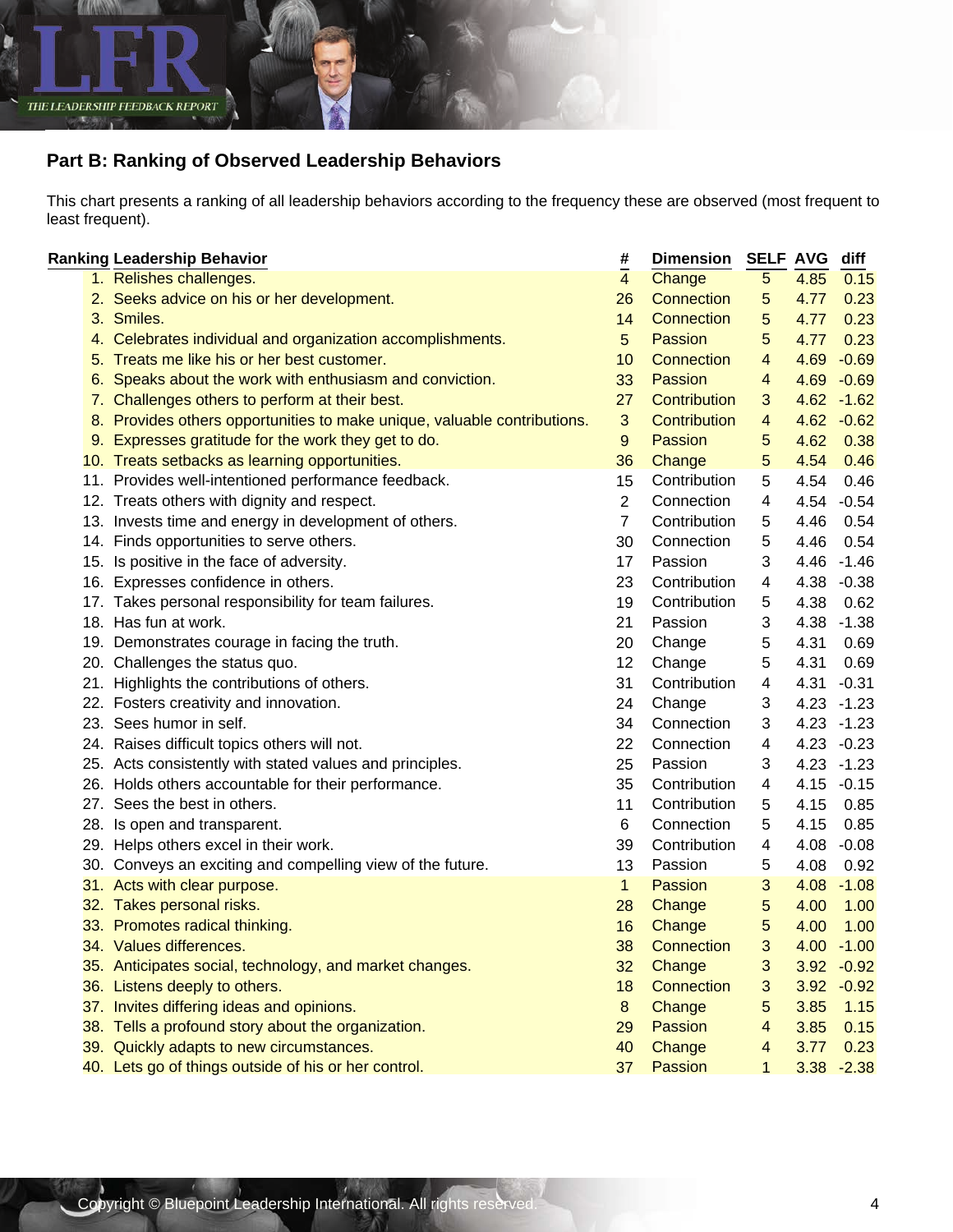

## **Part C: LFR Dimension - Intensify Passions & Purpose**

This page presents your summary and detailed scores for the Intensify Passions & Purpose dimension of the LFR.



|     |                                                            | <b>Detailed Scores - Intensify Passions &amp; Purpose</b> |     |   |   |   |   |   |   |   |                |   |   |                         |   |                |
|-----|------------------------------------------------------------|-----------------------------------------------------------|-----|---|---|---|---|---|---|---|----------------|---|---|-------------------------|---|----------------|
|     | <b>Leadership Behavior</b>                                 | SELF AVG CW CW CW CW DR DR DR DR DR MG OT OT              |     |   |   |   |   |   |   |   |                |   |   |                         |   | ЮT             |
|     | 1. Acts with clear purpose.                                | 3                                                         | 4.1 | 5 | 5 | 4 | 3 | 4 | 4 | 4 | 4              | 4 | 4 |                         |   | 4              |
| 5.  | Celebrates individual and<br>organization accomplishments. | 5                                                         | 4.8 | 5 | 5 | 4 | 5 | 5 | 5 | 5 | 5              | 5 | 5 | 5                       | 4 | 4              |
| 9.  | Expresses gratitude for the<br>work they get to do.        | 5                                                         | 4.6 | 5 | 5 | 5 | 5 | 5 | 5 | 5 | 5              | 4 | 4 | 5                       | 2 | 5              |
| 13. | Conveys an exciting and<br>compelling view of the future.  | 5                                                         | 4.1 | 4 | 5 | 3 | 5 | 4 | 5 | 5 | 4              | 3 | 4 | 4                       | 3 | 4              |
| 17. | Is positive in the face of<br>adversity.                   | 3                                                         | 4.5 | 4 | 5 | 5 | 5 | 5 | 4 | 5 | 4              | 4 | 5 | 5                       | 3 | 4              |
|     | 21. Has fun at work.                                       | 3                                                         | 4.4 | 4 | 4 | 4 | 5 | 3 | 5 | 5 | 4              | 5 | 4 | 5                       | 5 | 4              |
| 25. | Acts consistently with stated values<br>and principles.    | 3                                                         | 4.2 | 4 | 5 | 4 | 4 | 4 | 4 | 5 | 5              | 4 | 4 | 4                       | 3 | 5              |
| 29. | Tells a profound story about the<br>organization.          | 4                                                         | 3.8 | 3 | 4 | 5 | 4 | 4 | 5 | 5 | $\overline{4}$ | 3 | 3 | $\overline{\mathbf{4}}$ | 2 | $\overline{4}$ |
| 33. | Speaks about the work with<br>enthusiasm and conviction.   | 4                                                         | 4.7 | 5 | 5 | 4 | 5 | 5 | 5 | 5 | 4              | 5 | 5 | 5                       | 3 | 5              |
| 37. | Lets go of things outside of his<br>or her control.        |                                                           | 3.4 | 4 | 5 | 4 | 3 | 2 | 2 | 5 | 3              | 2 | 4 |                         |   | 2              |

Copyright © Bluepoint Leadership International. All rights reserved. 5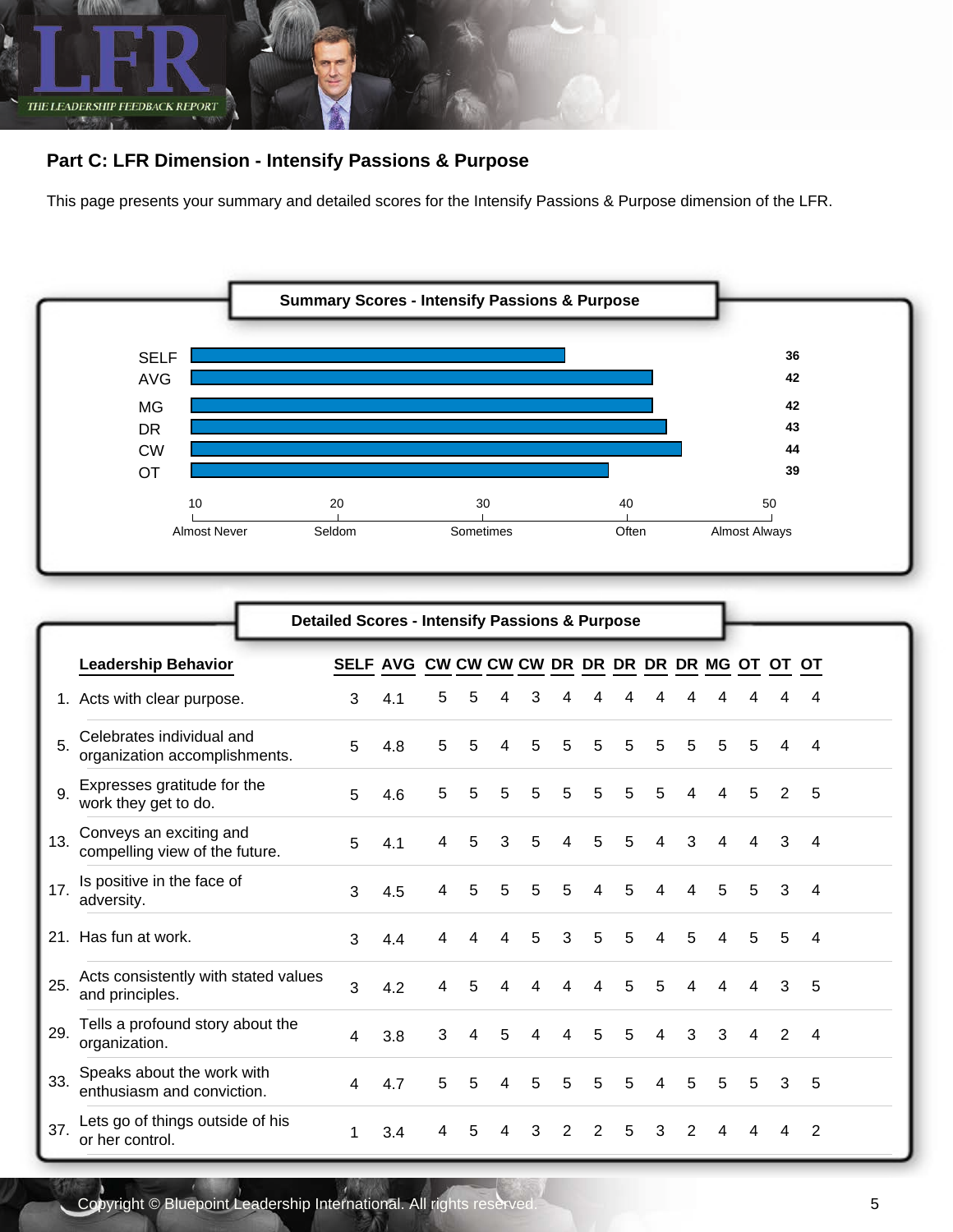

## **Part C: LFR Dimension - Deepen Connections & Conversations**

This page presents your summary and detailed scores for the Deepen Connections & Conversations dimension of the LFR.



|     | <b>Detailed Scores - Deepen Connections &amp; Conversations</b> |                                                 |     |   |   |   |                |                |                |   |                |                |   |   |   |                |  |
|-----|-----------------------------------------------------------------|-------------------------------------------------|-----|---|---|---|----------------|----------------|----------------|---|----------------|----------------|---|---|---|----------------|--|
|     | <b>Leadership Behavior</b>                                      | SELF AVG CW CW CW CW DR DR DR DR DR MG OT OT OT |     |   |   |   |                |                |                |   |                |                |   |   |   |                |  |
| 2.  | Treats others with dignity and<br>respect.                      | 4                                               | 4.5 | 4 | 5 | 5 | 4              | 5              | 5              | 5 | 5              | 5              | 4 | 5 | 3 | 4              |  |
| 6.  | Is open and transparent.                                        | 5                                               | 4.2 | 4 | 5 | 5 | 3              | 4              | $\overline{2}$ | 5 | 5              | 3              | 4 | 5 | 4 | 5              |  |
| 10. | Treats me like his or her best<br>customer.                     | 4                                               | 4.7 | 4 | 5 | 5 | 5              | 5              | 5              | 5 | 5              | 4              | 4 | 5 | 5 | $\overline{4}$ |  |
|     | 14. Smiles.                                                     | 5                                               | 4.8 | 5 | 5 | 4 | 5              | 4              | 5              | 5 | $\overline{4}$ | 5              | 5 | 5 | 5 | 5              |  |
|     | 18. Listens deeply to others.                                   | 3                                               | 3.9 | 4 | 5 | 5 | 3              | $\overline{4}$ | 3              | 5 | 4              | 4              | 3 | 5 | 3 | 3              |  |
| 22. | Raises difficult topics others will<br>not.                     | $\overline{4}$                                  | 4.2 | 4 | 5 | 5 | 4              | $\overline{4}$ | 4              | 5 | 4              | 4              | 4 | 4 | 4 | 4              |  |
| 26. | Seeks advice on his or her<br>development.                      | 5                                               | 4.8 | 5 | 5 | 5 | $\overline{4}$ | 5              | 5              | 5 | $\overline{4}$ | 5              | 5 | 5 | 4 | -5             |  |
| 30. | Finds opportunities to serve<br>others.                         | 5                                               | 4.5 | 4 | 5 | 5 | 4              | 4              | 5              | 5 | 4              | 4              | 4 | 5 | 4 | 5              |  |
|     | 34. Sees humor in self.                                         | 3                                               | 4.2 | 5 | 5 | 5 | $\overline{4}$ | 3              | 3              | 5 | 4              | $\overline{4}$ | 3 | 5 | 4 | 5              |  |
| 38. | Values differences.                                             | 3                                               | 4.0 | 5 | 5 | 5 | 3              | 4              | 4              | 5 | 4              | 5              | 3 | 4 | 2 | 3              |  |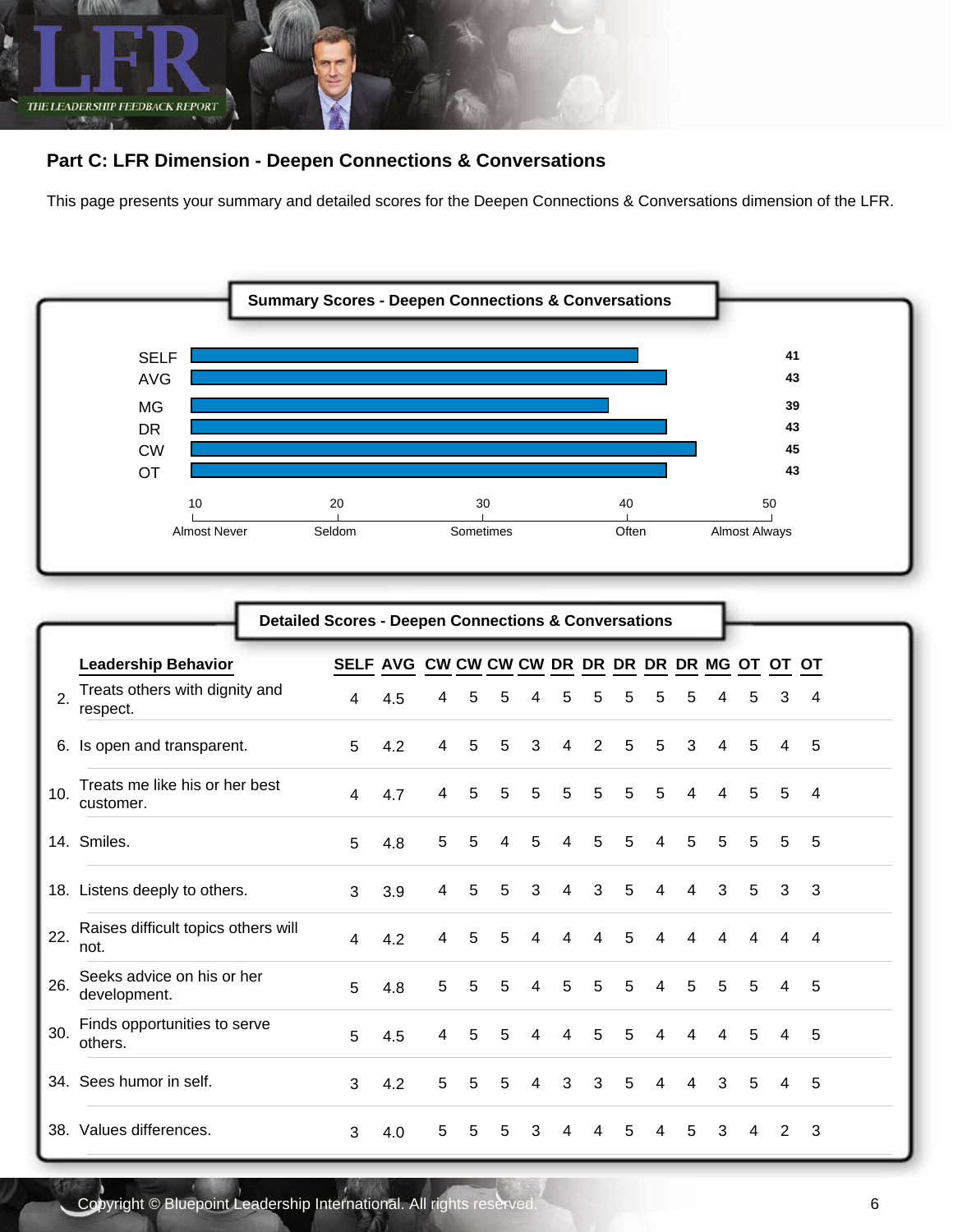

## **Part C: LFR Dimension - Multiply Contribution & Development**

This page presents your summary and detailed scores for the Multiply Contribution & Development dimension of the LFR.



|                                                                                | <b>Detailed Scores - Multiply Contribution &amp; Development</b> |                          |                                                 |   |   |   |   |   |   |   |   |   |   |   |   |   |  |
|--------------------------------------------------------------------------------|------------------------------------------------------------------|--------------------------|-------------------------------------------------|---|---|---|---|---|---|---|---|---|---|---|---|---|--|
| <b>Leadership Behavior</b>                                                     |                                                                  |                          | SELF AVG CW CW CW CW DR DR DR DR DR MG OT OT OT |   |   |   |   |   |   |   |   |   |   |   |   |   |  |
| Provides others opportunities to make<br>3.<br>unique, valuable contributions. |                                                                  | $\overline{\mathcal{A}}$ | 4.6                                             | 4 | 5 |   |   | 5 | 5 | 5 | 4 | 5 | 4 | 5 | 5 | 5 |  |
| Invests time and energy in<br>7.<br>development of others.                     |                                                                  | 5                        | 4.5                                             | 4 | 5 | 4 | 4 | 5 | 4 | 5 | 5 | 5 | 5 | 5 | 4 | 3 |  |
| 11. Sees the best in others.                                                   |                                                                  | 5                        | 4.2                                             | 4 | 5 | 3 | 4 | 4 | 5 | 5 | 4 | 4 | 4 | 5 | 3 | 4 |  |
| Provides well-intentioned<br>15.<br>performance feedback.                      |                                                                  | 5                        | 4.5                                             | 5 | 5 | 4 | 4 | 5 | 4 | 5 | 5 | 5 | 4 | 4 | 4 | 5 |  |
| Takes personal responsibility<br>19.<br>for team failures.                     |                                                                  | 5                        | 4.4                                             | 4 | 5 | 4 | 4 | 5 | 5 | 5 | 4 | 4 | 4 | 4 | 4 | 5 |  |
| Expresses confidence in others.<br>23.                                         |                                                                  | 4                        | 4.4                                             | 4 | 5 | 4 | 3 | 4 | 5 | 5 | 5 | 4 | 4 | 5 | 4 | 5 |  |
| Challenges others to perform at<br>27.<br>their best.                          |                                                                  | 3                        | 4.6                                             | 5 | 5 | 5 | 4 | 5 | 5 | 5 | 4 | 5 | 4 | 5 | 4 | 4 |  |
| Highlights the contributions of<br>31.<br>others.                              |                                                                  | 4                        | 4.3                                             | 4 | 5 | 4 | 4 | 4 | 4 | 5 | 4 | 4 | 4 | 5 | 4 | 5 |  |
| Holds others accountable for their<br>35.<br>performance.                      |                                                                  | 4                        | 4.2                                             | 4 | 5 | 4 | 4 | 4 | 4 | 5 | 4 | 5 | 3 | 4 | 4 | 4 |  |
| 39. Helps others excel in their work.                                          |                                                                  | 4                        | 4.1                                             | 4 | 5 | 4 | 4 | 4 | 4 | 5 | 4 | 5 | 4 | 5 | 2 | 3 |  |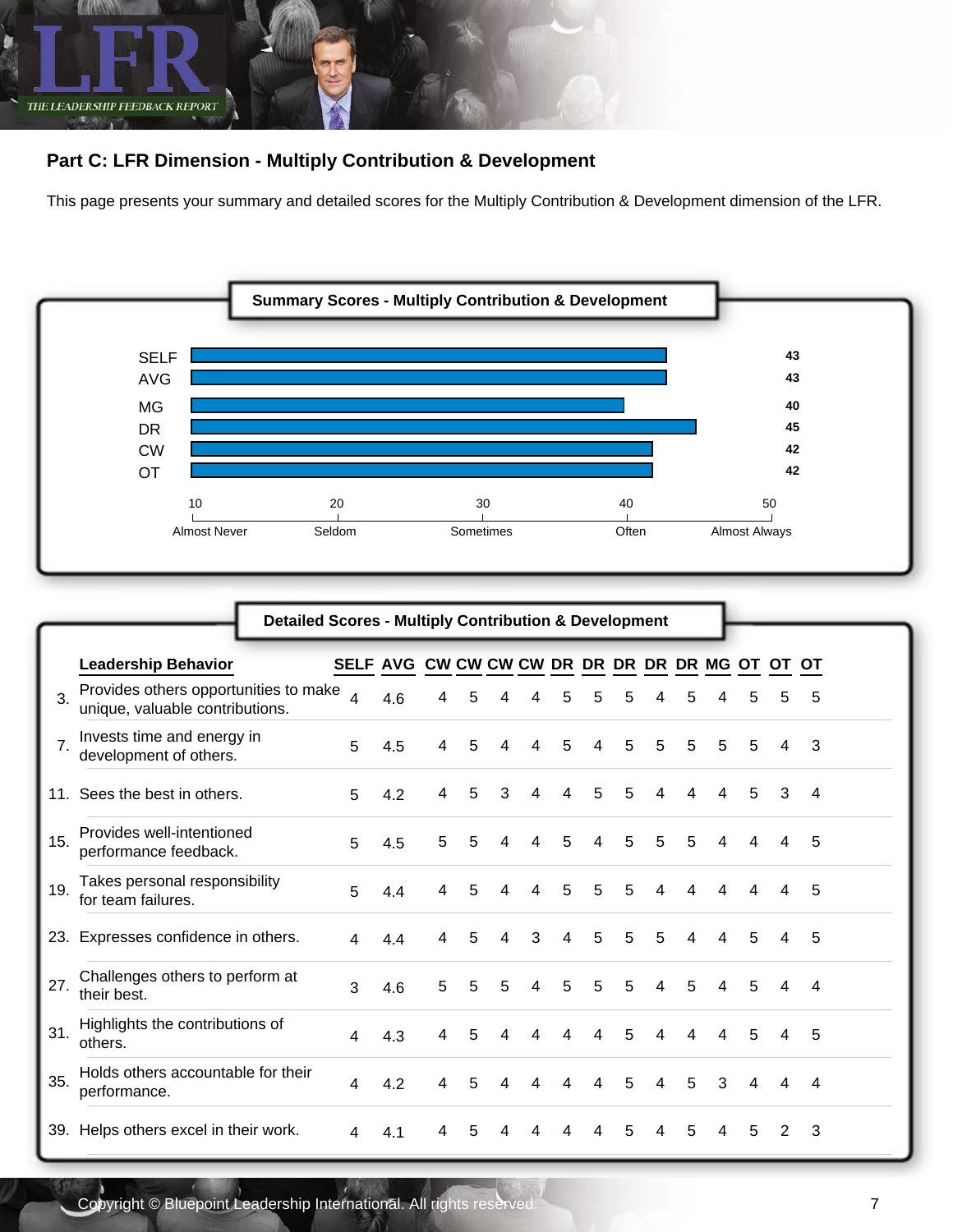

## **Part C: LFR Dimension - Accelerate Change & Innovation**

This page presents your summary and detailed scores for the Accelerate Change & Innovation dimension of the LFR.



|     | Detailed Scores - Accelerate Change & Innovation       |                                                 |     |                |   |   |                |   |                |   |                |   |                |                |   |                |  |
|-----|--------------------------------------------------------|-------------------------------------------------|-----|----------------|---|---|----------------|---|----------------|---|----------------|---|----------------|----------------|---|----------------|--|
|     | <b>Leadership Behavior</b>                             | SELF AVG CW CW CW CW DR DR DR DR DR MG OT OT OT |     |                |   |   |                |   |                |   |                |   |                |                |   |                |  |
|     | 4. Relishes challenges.                                | 5                                               | 4.8 | 4              | 5 | 5 | 5              | 5 | 5              | 5 | 5              | 5 | 5              | 5              |   | 5              |  |
| 8.  | Invites differing ideas and opinions.                  | 5                                               | 3.8 | 4              | 5 | 5 | 3              | 5 | 3              | 5 | 5              | 4 | 3              | 4              | 2 | 2              |  |
|     | 12. Challenges the status quo.                         | 5                                               | 4.3 | 3              | 5 | 4 | 5              | 4 | 5              | 5 | 4              | 5 | 4              | 5              | 4 | 3              |  |
|     | 16. Promotes radical thinking.                         | 5                                               | 4.0 | 3              | 5 | 4 | $\overline{4}$ | 5 | 3              | 5 | $\overline{4}$ | 4 | 4              | 4              | 3 | $\overline{4}$ |  |
| 20. | Demonstrates courage in facing<br>the truth.           | 5                                               | 4.3 | 4              | 5 | 4 | 4              | 5 | 4              | 5 | 4              | 4 | 4              | 5              | 3 | 5              |  |
| 24. | Fosters creativity and<br>innovation.                  | 3                                               | 4.2 | 4              | 5 | 5 | 4              | 4 | 4              | 5 | 5              | 5 | 4              | 5              | 2 | 3              |  |
| 28. | Takes personal risks.                                  | 5                                               | 4.0 | 3              | 5 | 5 | $\overline{4}$ | 5 | 5              | 5 | 4              | 3 | 3              | 4              | 3 | 3              |  |
| 32. | Anticipates social, technology, and<br>market changes. | 3                                               | 3.9 | $\overline{4}$ | 5 | 3 | $\overline{4}$ | 4 | $\overline{4}$ | 5 | $\overline{4}$ | 4 | $\overline{4}$ | $\overline{4}$ | 2 | $\overline{4}$ |  |
| 36. | Treats setbacks as learning<br>opportunities.          | 5                                               | 4.5 | 4              | 5 | 5 | 5              | 4 | 5              | 5 | 4              | 5 | 4              | 5              | 4 | $\overline{4}$ |  |
| 40. | Quickly adapts to new<br>circumstances.                | 4                                               | 3.8 | 4              | 5 | 4 | 3              | 3 | 3              | 5 | 4              | 4 | 4              | 5              | 2 | 3              |  |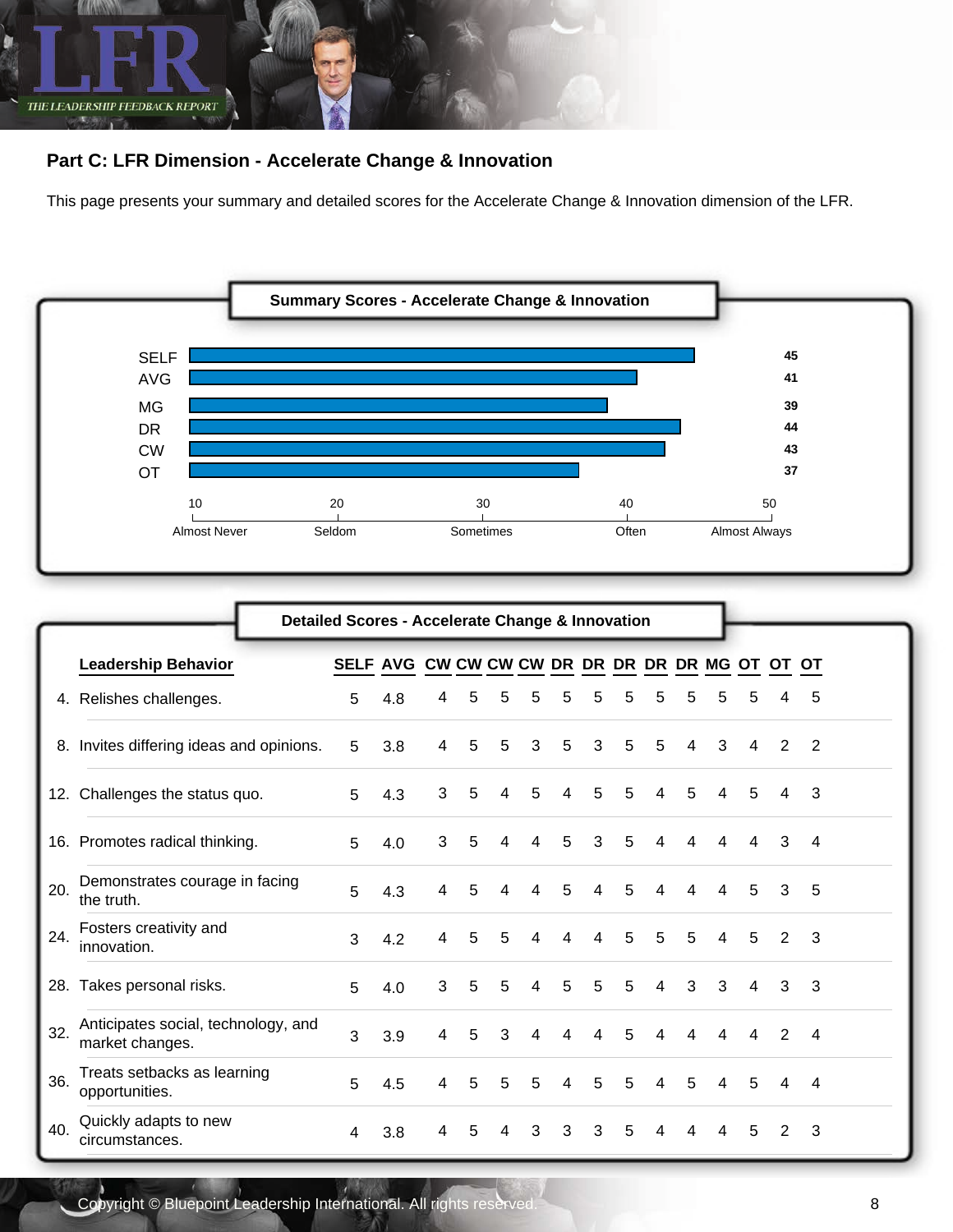

### **Part D: Comments from Observers**

#### **1. What do you most appreciate about this person?**

Jane has a deep understanding of not only technology learning/training, but she also understands very well how the users of technology think, and the best way to tap into that thought process to achieve desired objectives.

Jane has a positive disposition. At work, she is driven, determined, and unafraid to tackle difficult situations. As one of her direct reports, I see that she appreciates each team members different talents and encourages us to see it in ourselves. She tries to find tasks that we would like and encourage our growth.

Jane is very positive about her job, people she works with, and any challenges that come her way. I have very rarely someone who is so positive at work, and eager to help others develop.

Jane, is open and honest. She wants the team to be the best and leads by example. She develops talent and ensures that all her team can be the best and achieve their full potential. She always provides the 'big picture' and gives time freely.

I appreciate her honest and intense caring about the people around her and the clear and present energy she brings to her environment. She has grown enormously since I have come to know her. She has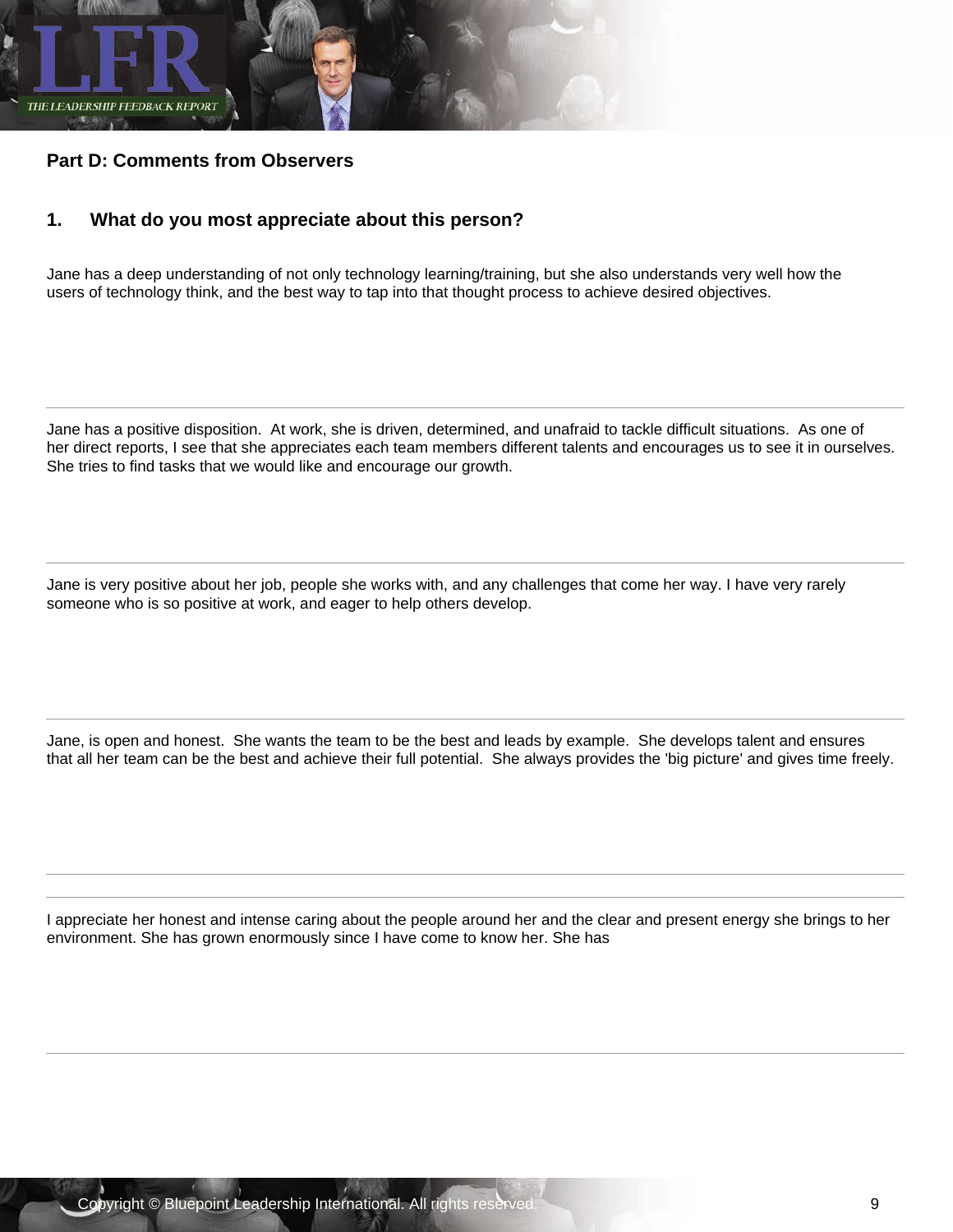

Jane is a master at growing her team. She encourages relationships among team members on a global basis, provides opportunities for sharing responsibility and learning together on projects, and focuses on the mission of the team and how it relates to the mission of the firm.

Three points. First, Jane has a genuine and contagious enthusiasm for her work, her clients and the people she leads. Next, she's a true fighter and tenaciously pushes through her challenges. Jane has a "never give up spirit." And last, she operates from a pure heart and noble intentions. It comes across in spades when collaborating with her.

Jane values her team as she sees the teams accomplishment or failures as a reflection of the entire team. She motivates and inspires all team memebers to be the best they can be and challenges team memembers to be the best they can be.

Jane brings a tremendous amount of energy and expertise to her role.

Always willing to provide feedback

Her motivation and determination; her explanation of why she works so hard to be better and bring out the best in everyone. Jane sincerely wants each individual to understand their strengths and work towards using them for themselves and the team. I appreciate that she always pushes everyone to strive for more and to not let anything stop you. She really instills the fact that she deeply believes in each person's abilities.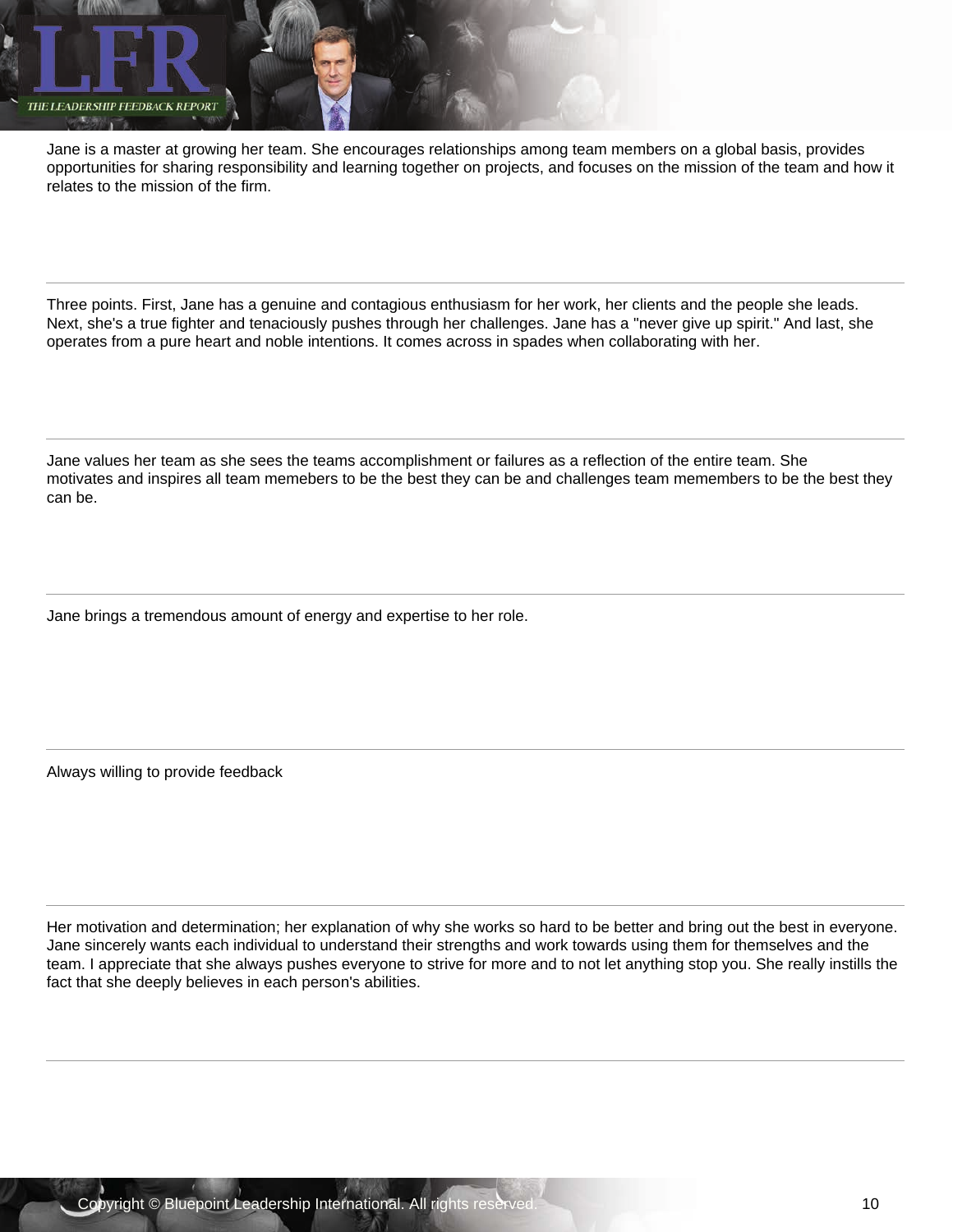

Her enthusiasm for her work, her self development and the people who work for her.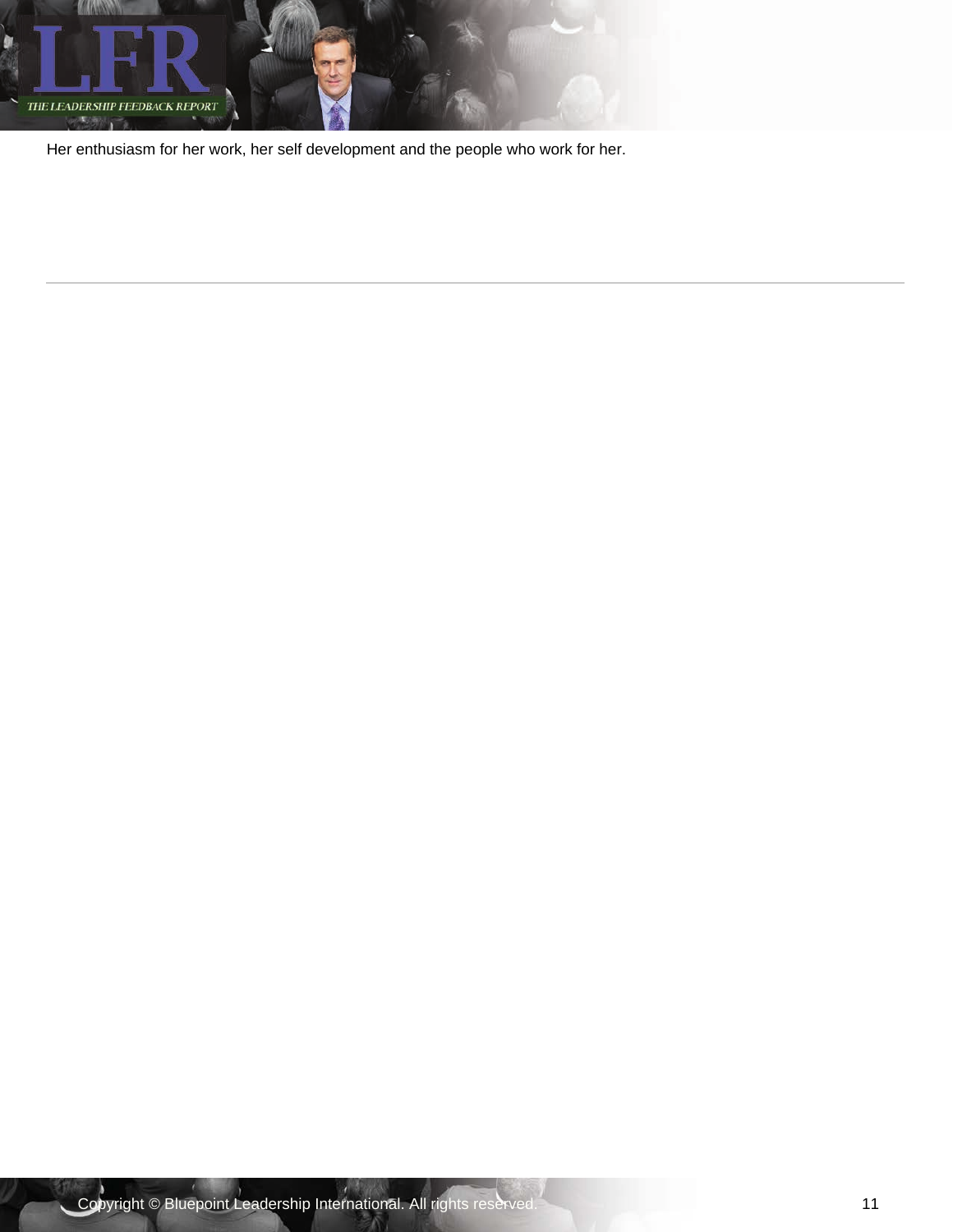

## **Part D: Comments from Observers**

## **2. What one change would you like to see in this persons behavior as a leader?**

Very hard to explain, but Jane's communication style can be a bit off-putting sometime--her tone can come across in a condescending way that makes people feel she is almost gently chiding them. She needs to find a way to modify this.

None that I have observed.

It is hard to come up with something in this section so if I really have to find something, it is maybe to keep some focus on the shorter term achievements, while of course still working on the more strategic goals. Jane has been an invaluable partner in bringing high quality training to our division.

Tone down the natural 'exuberance' in situations to get more 'buy in' from the team.

I would like to see her bring a grounded, true self to large meetings in order to communicate her ideas more clearly.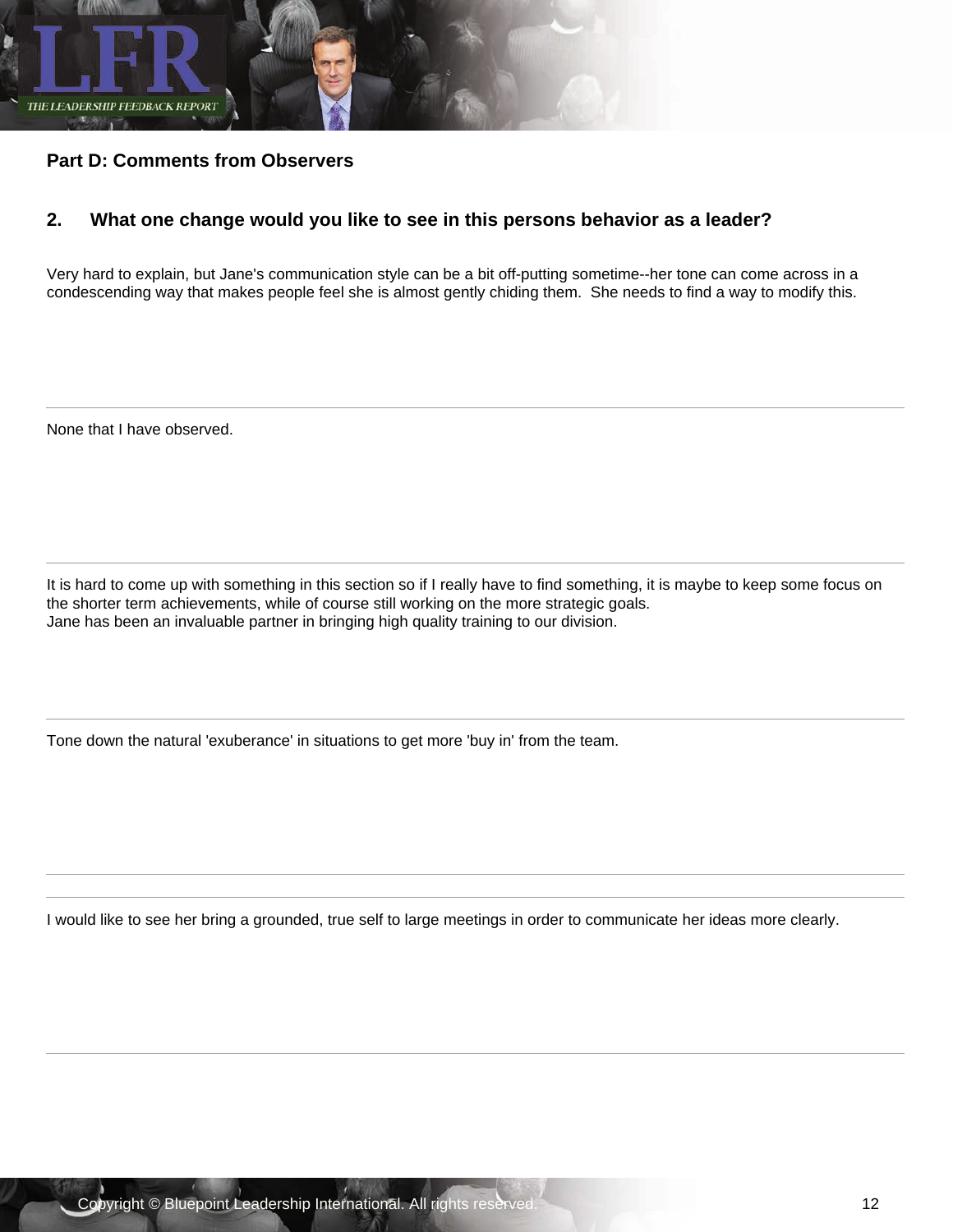

I'd like her to be less of a perfectionist, with herself and with other people.

Two points. First, to speak concisely and logically especially when meeting with senior people -- and do it consistently. Second, to adopt a default communication stance of, as Covey puts it, "seek first to understand, then to be understood." Building her inquiry skills further, especially when differences of opinion arise, should serve her and her team well.

More hands-on involvement in all the business units other than Research/S&T, more on IBD

Jane could be more flexible and open minded when evaluating various solutions to a problem.

To understand there are more than one ways to accomplish something.

Jane reads a lot,attends seminars and is a constant learner which is great. However, sometimes I feel that she takes the knowledge she picks up and doesn't quite translate it correctly and yet tries to use it in every situation. She changes her focus to depend on what the latest item it is that she has heard and tries to apply it. She needs to learn to take things in and make them her own in a more discreet way. One idea is not a panacea for life.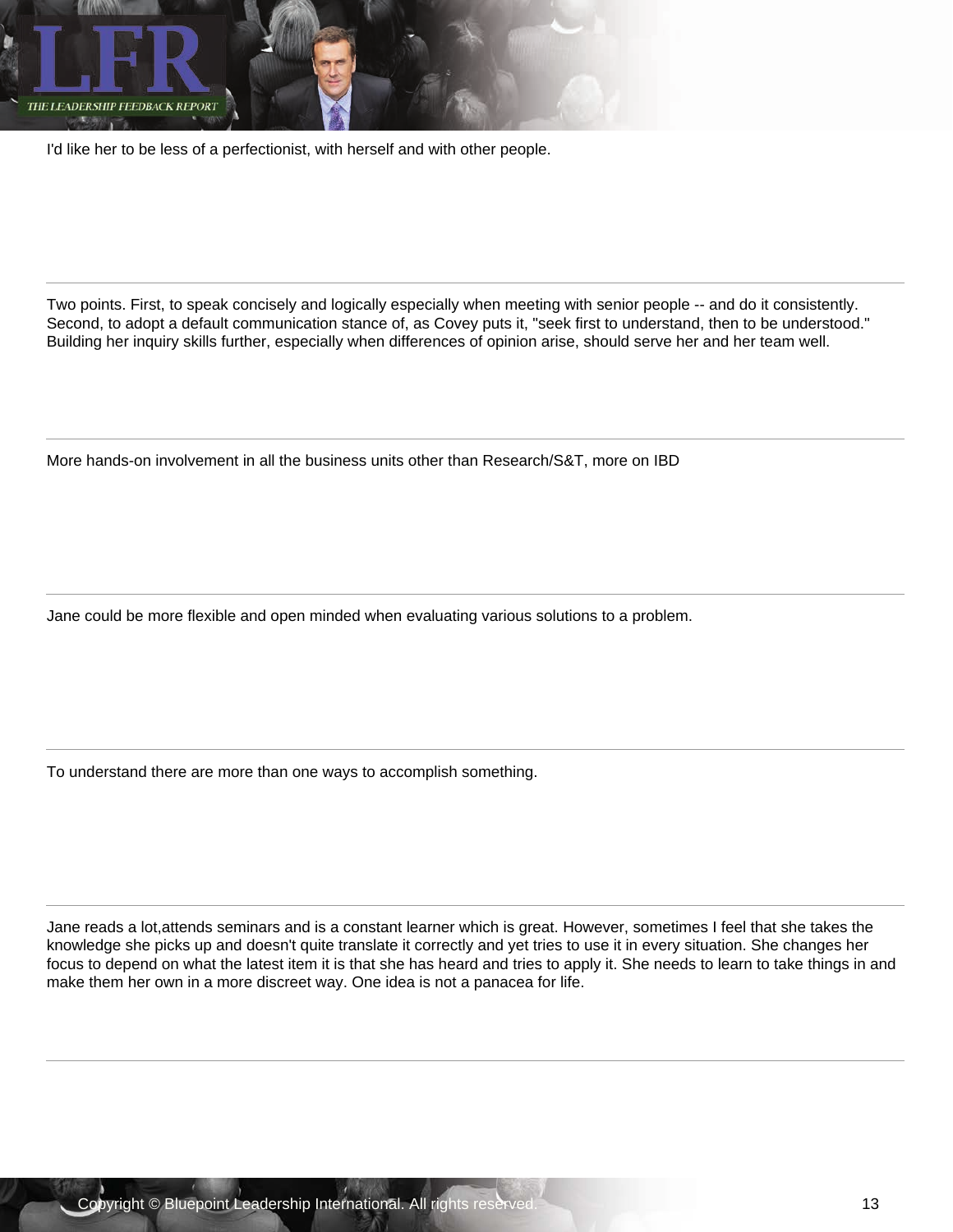

I would like to see her more measured and balanced in her approach to leadership tasks. Jane tends to jump in and act rather than take a step back and listen.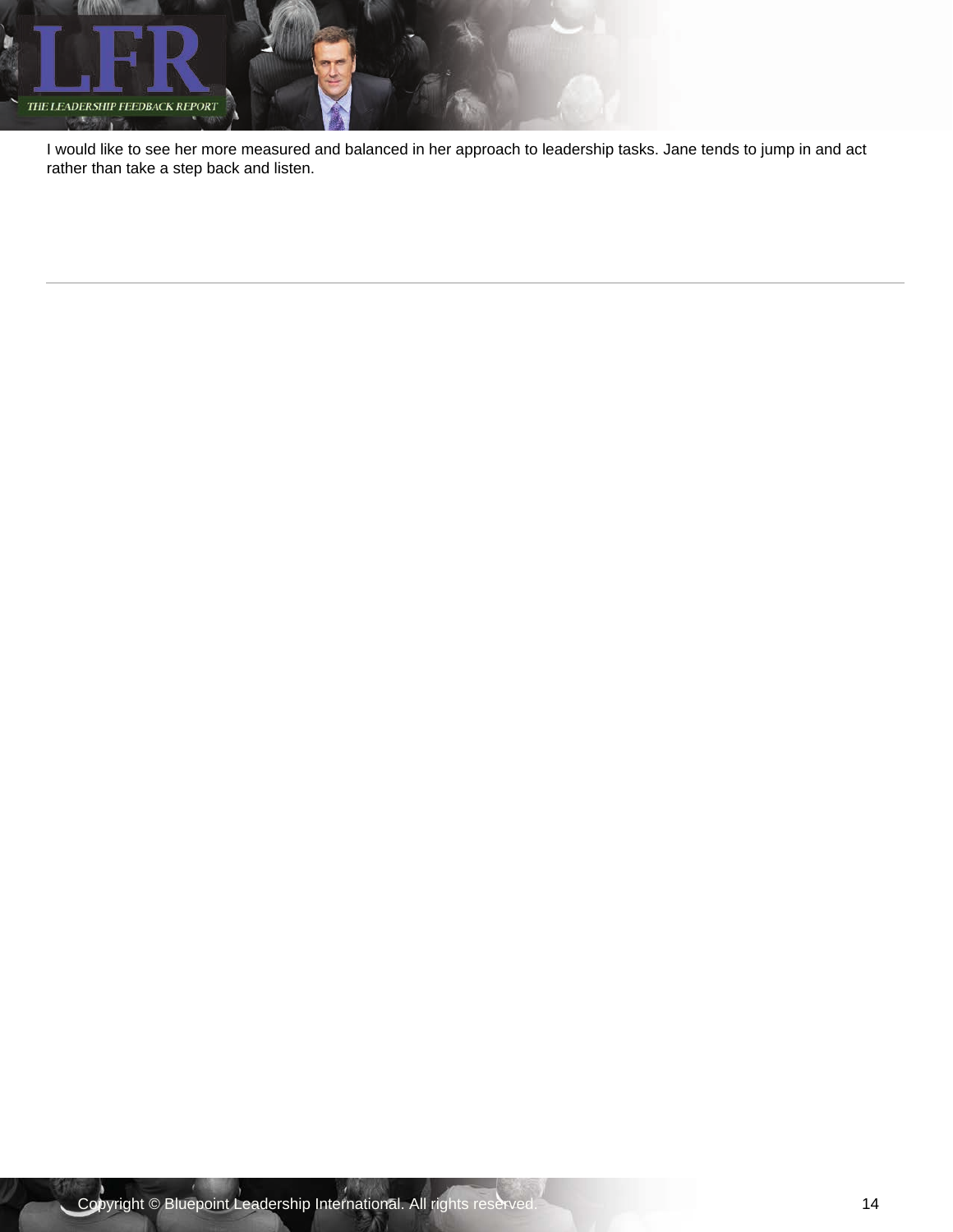

## **Part E: Comparison with Other Leaders**

On this chart, your scores are compared with the scores of all other leaders who have taken the LFR. This is presented as a percentile ranking. For example, if you score at the 60th percentile, this means that 40% of others would have scored higher than you and 60% would have scored lower.

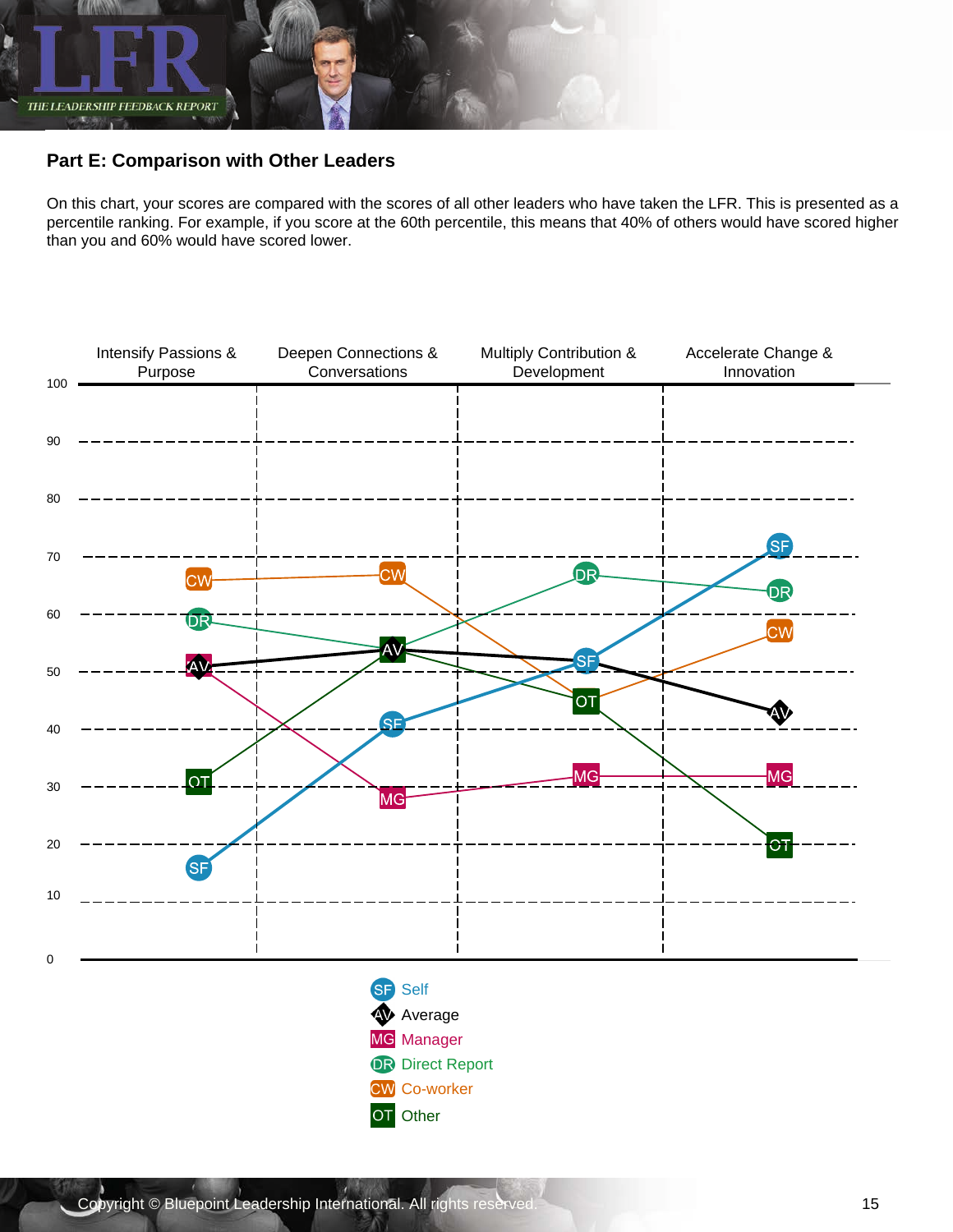

## **Part F: My Learning**

Your LFR Report can be a potent resource in helping to accelerate your personal development when used in conjunction with thoughtful reflection. It likely highlighted some of your strengths as well as your development needs. You may have been aware of some of these, however, there may also have been some surprises. As you reflect on your report, you are encouraged to consider:

1. Gaps in perception: between a) you and others, b) observer categories, and c) individuals within observer categories. Note that some of these gaps will be due to your behavior and some will be due to the differing expectations others have of you.



2. Themes, patterns and inconsistencies.

3. Specific areas of strength and development opportunities noted in the observer comments.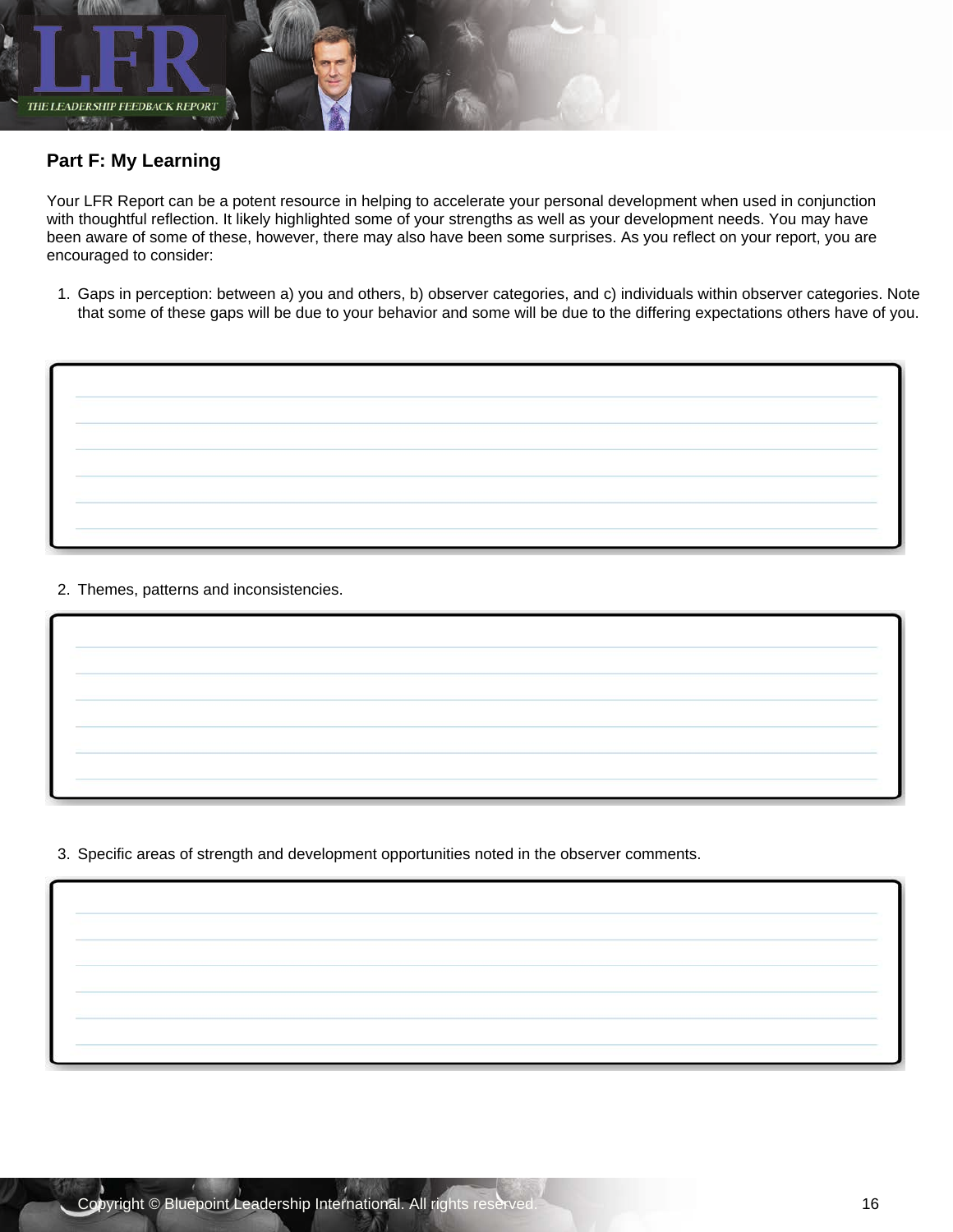

Use the following chart to summarize your learning from the LFR Report.

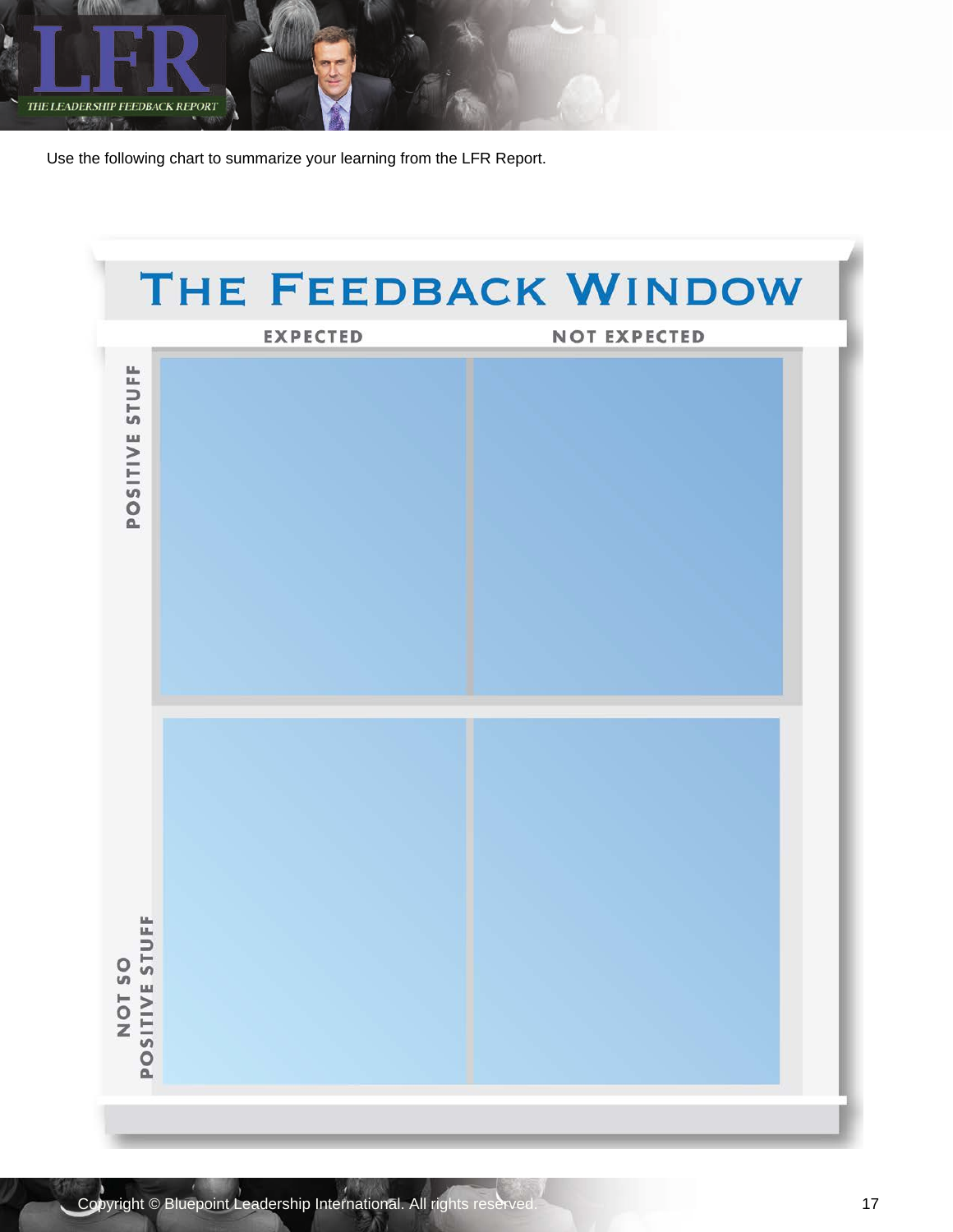

## **Part G: Next Steps**

To ensure that your good intentions are translated into enduring changes in behavior, it is important that you plan and commit to some specific actions.

#### **1. Strengths**

a. What are your most important strengths, talents and abilities?

b. What feedback in the LFR Report supports your assessment?

c. In what ways can you develop these strengths further?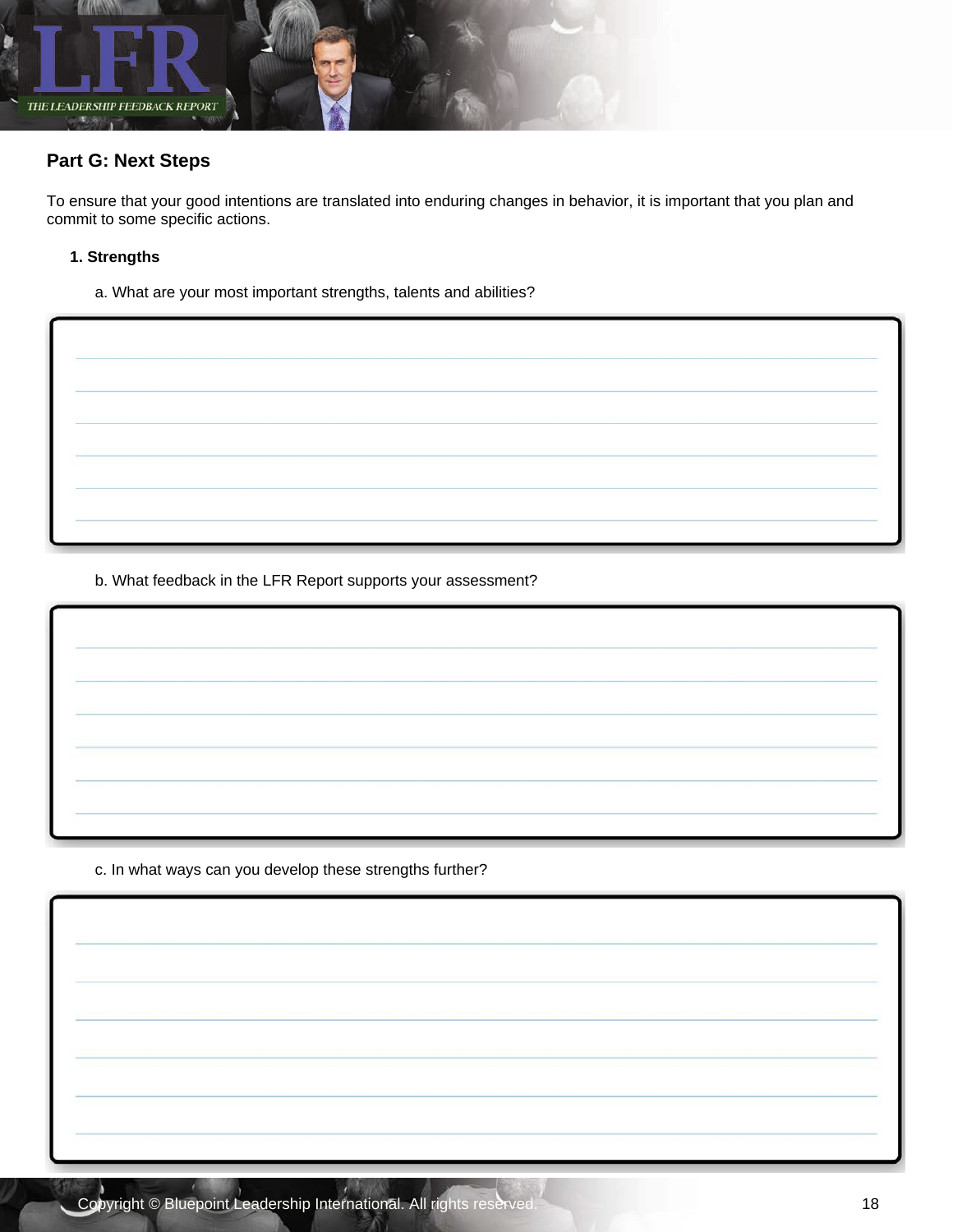

## **Part G: Next Steps**

## **2. Development Opportunities**

a. What are your most significant development opportunities?

b. If you do not change, what is the potential impact on your performance and/or career?

c. What actions will you take immediately?